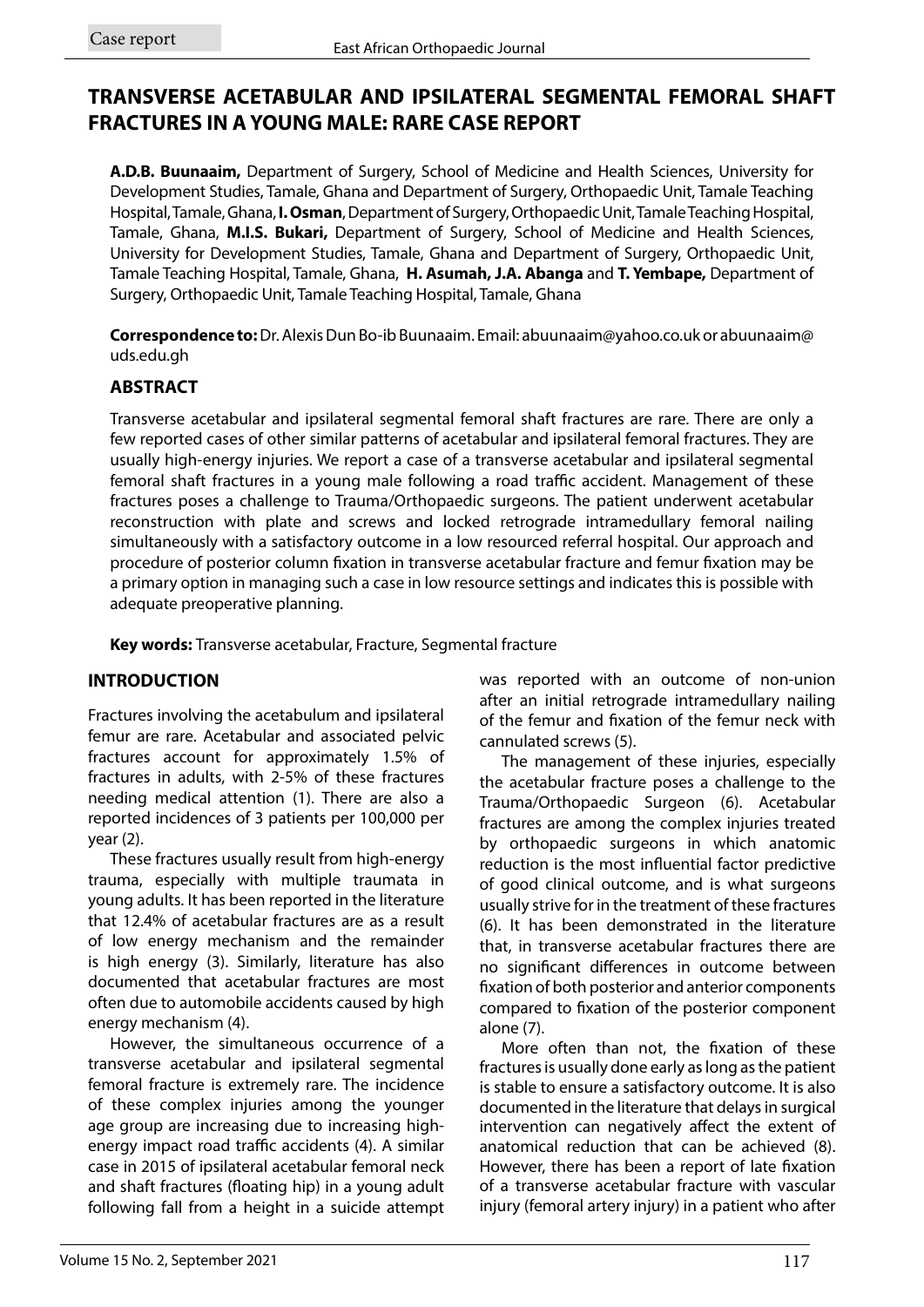a week of injury had the fracture fixed and vascular reconstruction was done with a good outcome(9).

There are mixed results regarding the outcomes of managing acetabular fractures in the elderly. While some literature reported no significant difference in mortality between operative and non-operative management (10), others reported a higher 30-day and one-year mortality in nonoperative compared to operative treatment (11).

In this study, we present the management of an extremely rare case of transverse acetabular and ipsilateral segmental femoral shaft fractures in a poor resource setting following a road traffic accident in a young adult male.

## **CASE REPORT**

A 45 year old male presented to the Accident and Emergency Department on 28th March 2019 with a painful, swollen, deformed left hip and thigh.

He was a passenger on a motorcycle without crushed helmet moving at a high speed and accidentally ran onto the back of a moving vehicle. He fell and landed on his left side, without loss of consciousness. He was brought to the Accident and Emergency Department two hours post injury .On evaluation, Glasgow Coma Scale (GCS) was 15/15, SPO2 was 100% at room air, pulse rate 110 bpm, RR 16cpm, and blood pressure 108/71mmHg. There was nothing significant on systemic examination. The left thigh was deformed, swollen, laterally rotated, and shortened about 3cm. There were bruises on the thigh and leg. The femoral, popliteal, posterior tibia, and dorsalis pedis pulses were present and normal. There was no neurological deficit. Patient had no comorbid conditions.

*Laboratory Investigations and Imaging:* HB = 7.3g/ dl, WBC = 7.02  $\times$  10 /L,PLT = 184  $\times$  10 /L, Renal function: normal.



**Figure 1** *Preoperative 3D CT scan showing the ipsilateral transverse acetabular and femur fractures fracturesPreoperative 3D CT scan showing the ipsilateral transverse acetabular and femur*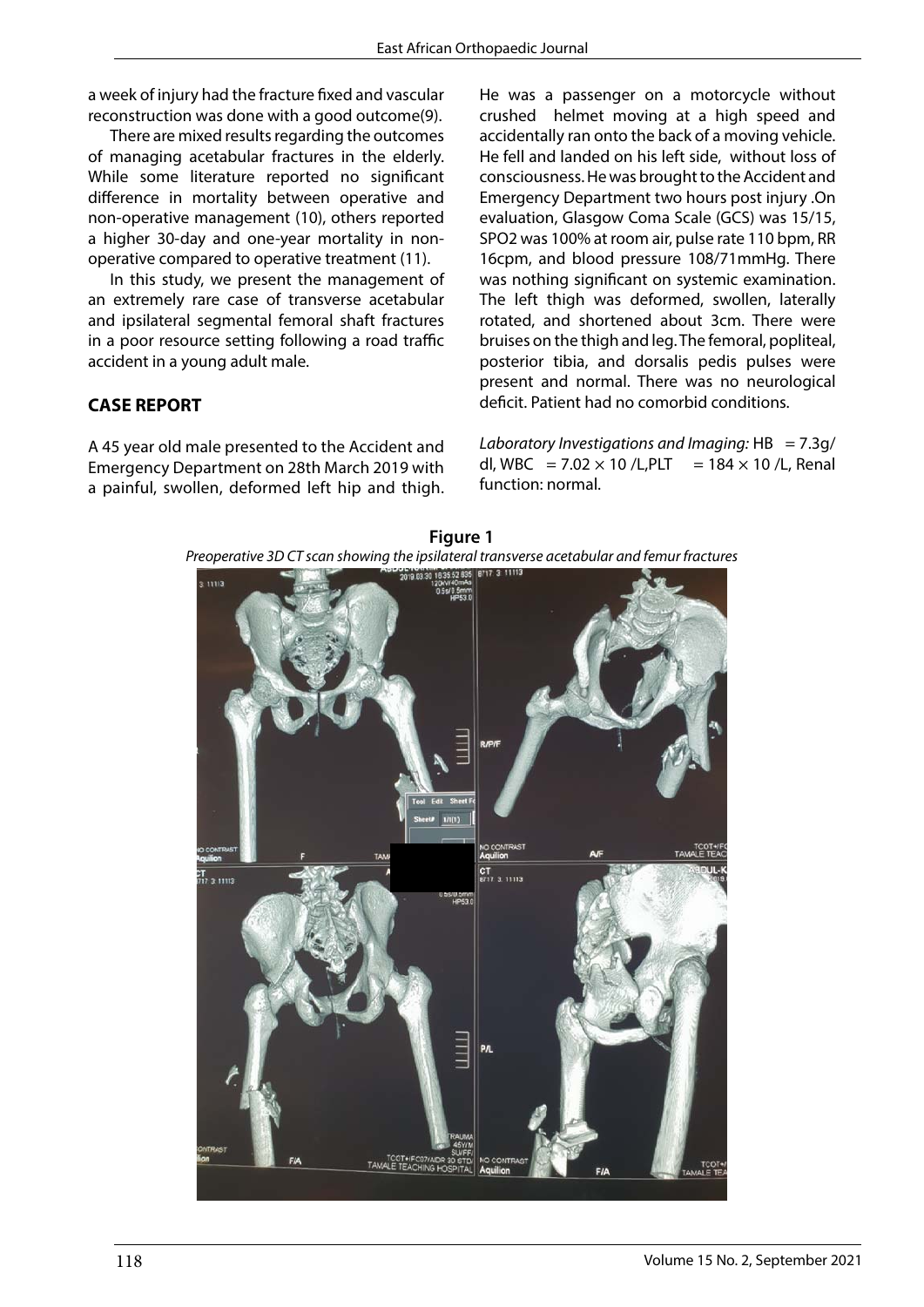A diagnosis of closed transverse acetabular fracture (transtectal) and ipsilateral segmental fracture of the left femoral shaft was made.

## **Management**

The patient was resuscitated and optimized with intravenous fluids and transfusion of three units of blood to an HB of 10.5g/dl before surgery on 8th April 2019. The segmental femoral shaft fractures were exposed and reduced through two lateral mini-incisions over the fractures and stabilized by locked retrograde intramedullary nailing through a lateral parapatellar tendon incision. Proximal and distal locking screws were inserted. Then in a semiprone position, the posterior column of the acetabulum was exposed through Kocher-Langenbeck incision. The posterior column was directly reduced with the aid of Schanz screws in the ischial tuberosity and K-wire and stabilized with 3.5mm reconstruction plate and screws. Both surgeries were done in a single setting. Total surgery time was 3 hours, 15mins with about 600mls of blood loss. Intravenous cefuroxime was given as prophylactic antibiotic for 24 hours. The immediate postoperative period was uneventful.

**Figure 2** *Immediate postoperative X-ray of the patient Immediate postoperative X-ray of the patient*



He started hip and knee joint exercises passively on postoperative day two. He gradually graduated to full joint mobilisation and muscle strengthening exercises, before he was eventually mobilized out of bed. He was discharged home two weeks after surgery and then reviewed at 6 weeks, 3 months, 6 months, and 12 months. Due to the high cost of CT scans in our setting, healing was assessed clinically by the absence of pain when patient is walking and with the absence of obvious fracture lines on the plain radiographs.

Dynamization of the nail was done by the removal of the static screw, six months after surgery when healing of the femur fracture was delayed, and he was encouraged to continue weight bearing.

During review at 12 months, the patient was walking without support and had a non-painful limb, full knee flexion of about 115 degrees, and can squat.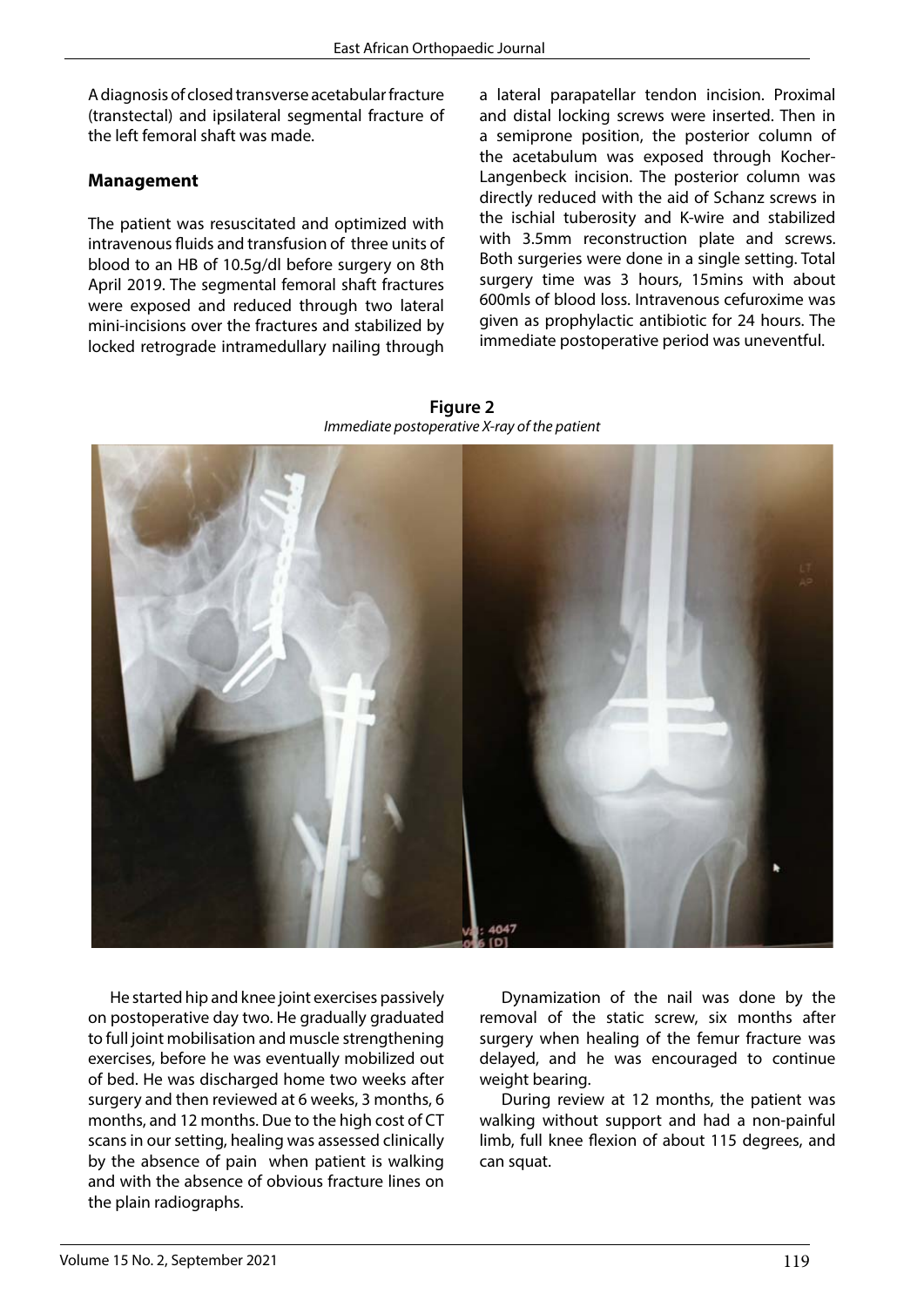**Figure 3** *12 months postoperative X-rays of patient's healed proximal left femur and acetabular fracture acetabular fracture* 



**Figure 4** *12 months postoperative X- rays of the patient left distal femur* **Figure 4**  *12 months postoperative X- rays of the patient left distal femur* 

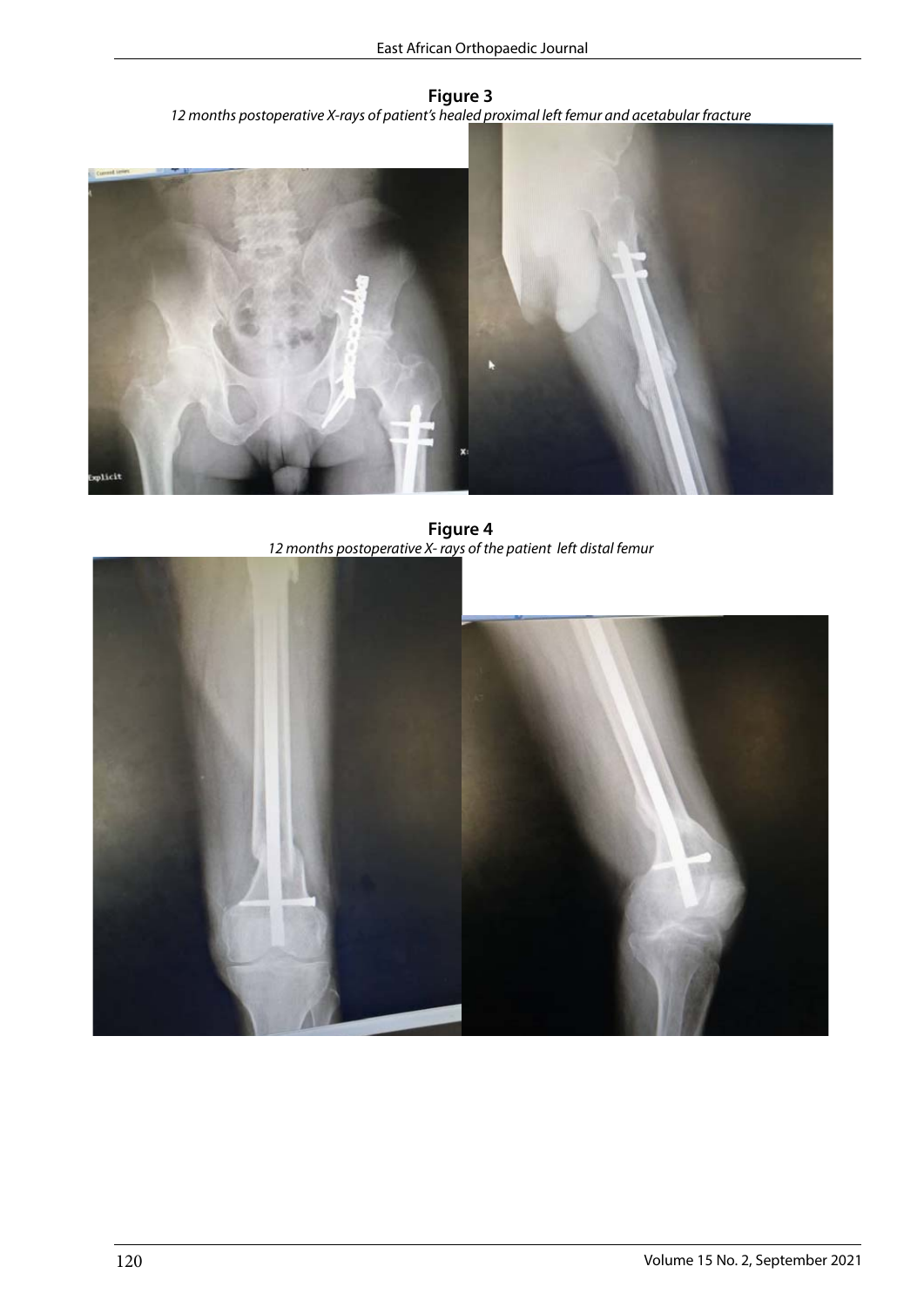## **DISCUSSION**

A reported case of a patient who sustained a transverse acetabular and ipsilateral segmental femoral shaft fracture following a road traffic accident. The challenge to the management of this patient was whether to fix both fractures on the same setting or to do a stage fixation. Secondly,the fracture to fix first was another issue. We decided on a single staged procedure since the patient was physiologically stable after optimization and skilled and experienced hands were available. The femur was fixed first by a mini-open procedure with two separate incisions laterally over the fracture sites about 3-5cm each by a retrograde approach in a supine position and locked without the use of an image intensifier (sign nail technique) after which the acetabular fracture was fixed posteriorly since the transverse acetabular fracture displacement was marked posteriorly, using the Kocher-Langenbeck approach in a semi-prone position. The decision on which fracture to fix first and with what approach to use sometimes is not straight forward as some proximal femoral fractures in young people would have to be given priority. These sometimes alter the approach available to the surgeon when it is time to fix the acetabulum. In this case, the associated fracture did not pose that challenge. We, however, chose to approach the fracture retrograde because of its distal supracondylar positioning contrary to the usual ante-grade approach (12).

The femur was fixed first to provide a good fulcrum for traction to aid reduction of the acetabular fracture and to provide an anatomical lead to the location of the external rotators of the hip for adequate exposure. In our case, the transverse acetabular fracture was managed by fixation of only the posterior column using Kocher-Langenbeck approach alone which is different compared to a similar acetabular fracture which was managed by fixing both columns using modified Stoppa and Kocher-Langenbeck approaches (5), however, with comparable results. This choice of management is also supported by the findings of Giordano *et al* (7), which reported similar outcomes for either a single column or both columns fixation of transverse acetabular fractures. Additionally, in either fixation, one of the most important good prognostic factors is anatomical reduction, and orthopaedic surgeons should therefore strive for this (7).

Transverse acetabular and ipsilateral segmental femoral shaft fractures are extremely rare and usually result from high-energy trauma. These

injuries mostly occur as part of polytrauma. Fortunately, this patient did not sustain other injuries. The results obtained from this technique for transverse acetabular and segmental femoral shaft fracture reconstructions are satisfactory. We believe the technique is ideal for the given circumstance and can be the primary treatment option for these fractures in low resource settings in experienced hands.

#### **CONCLUSIONS**

Transverse acetabular and ipsilateral segmental femoral shaft fractures are extremely rare and are high-energy trauma, especially in multiple trauma patients. Additionally, treatment of these fractures poses challenges to trauma and orthopaedic surgeons. We believe that critical preoperative planning and femoral shaft fixation with retrograde locked intramedullary nailing followed by fixation of the transverse posterior component of the acetabulum alone provides satisfactory results, and is therefore an appropriate surgical option for this fracture pattern.

*Conflict of interest:* The authors declare that there is no conflict of interest regarding the publication of this paper.

## **REFERENCES**

- 1. Melhem, E., Riouallon, G., Habboubi, K., Gabbas, M. and Jouffroy, P. Epidemiology of pelvic and acetabular fractures in France. *Orthop Traumatol Surg Res*. [Internet]. 2020; Available from: https://doi.org/10.1016/j. otsr.2019.11.019.
- 2. Shiels, S.J., Stevens, J.M. and Chesser, T.J.S. Open acetabular fracture: Case report and literature review. *Trauma Case Reports* [Internet]. 2019; **20**:100180. Available from: https://doi. org/10.1016/j.tcr.2019.100180.
- 3. Papadakos, N., Pearce, R. and Bircher, M.D. Low energy fractures of the acetabulum. *Ann R Coll Surg Engl.* 2014; **96**(4):297–301.
- 4. Maia, M.S., Santos, D.C.M., de Queiroga, D.M., de Oliveira Castro, C., Silva R.M.F., Reis, A.C.B., *et al.* Epidemiological analysis on acetabular fractures. *Rev Bras Orthop* (English Ed.). 2011; **46**(1):23–26.
- 5. Irifune, H., Hirayama, S., Takahashi, N. and Narimatsu, E. Ipsilateral acetabular and femoral neck and shaft fractures. *Case Rep Orthop*. 2015; **2015**.